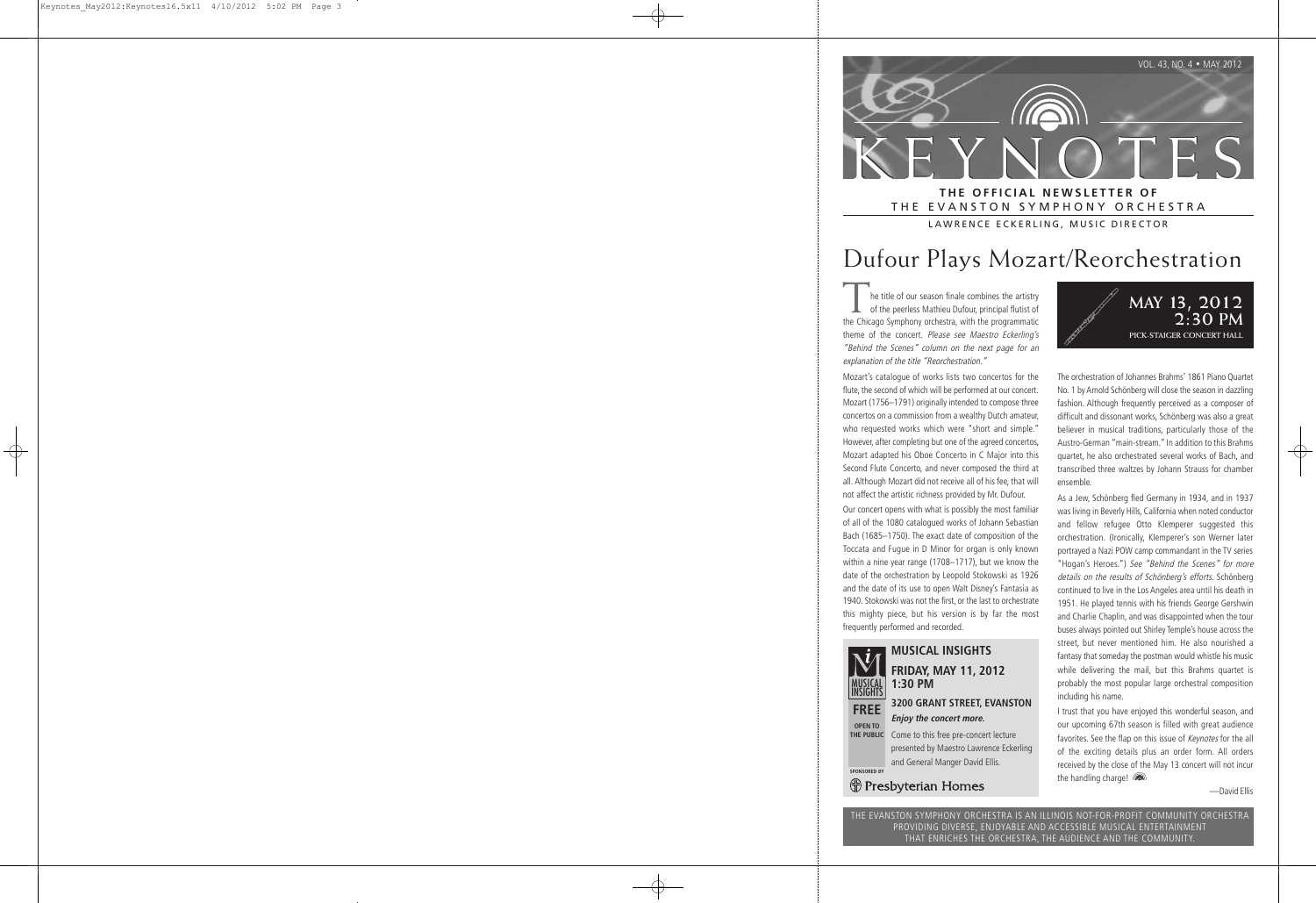### BEHIND THE SCENES



This final concert of our 2011–12 season is one I've been looking forward to for quite some time. First, the collaboration with the amazing flutist Mathieu Dufour is reason enough to get excited. The vitality and inspirational way he plays the flute has continually captivated me each and every time I have heard him play, and I'm so looking forward to playing Mozart with him!

The concert title is "Reorchestration." That is because each work on the program was first composed for a different instrument, or set of instruments. In the case of the Mozart Flute Concerto in D Major, it was originally an oboe concerto, in C Major. But the other two works on the program are the major events in terms of orchestration.

LAWRENCE ECKERLING, MUSIC DIRECTOR

Bach's Toccata and Fugue in D Minor was written as an organ piece. It was later orchestrated by Leopold Stokowski (and used to open the animated film "Fantasia"). When you hear a Bach recording from the 1940s and early 1950s, you can tell that there is a certain style of performance for his music, one that you might say is a

 "romantic approach" to his music. A romantic approach might mean great variance of tempo, a lot of vibrato in the strings, and large dynamic contrast. Compare that to a "modern" recording of Baroque music, and you'll probably find tempi that are more consistent and little or no string vibrato. That is because stylistic approaches change over time. And contemporary performers have a choice on how to approach a work. But in the case of Stokowski's orchestration, it is clear that we are hearing this Bach music through Stokowski's filter. It is a very romantic approach, and the way he has orchestrated it "locks the conductor in" to performing it through Stokowski's own lens. So it's not only the fact that it has been arranged for a large orchestra that is so interesting, but also the fact that performing it mandates using the "Romantic" performance practices of Bach from the 1950s (as seen by Stokowski).

In the case of Brahms Piano Quartet in G Minor, you would think that anyone orchestrating this would model the orchestration along the lines of Brahms' other orchestral works (such as his symphonies). But not Arnold Schönberg! First, Schönberg was a violist, and wrote that he played this work often, and was frustrated at how much music couldn't be heard because the piano covers everything up! He must have had "piano issues," because, in his orchestration, he not only used the standard orchestra, he added E<sub>b</sub> clarinet, Bass Clarinet, English Horn, frequent use of mutes for the brass, and percussion instruments such as the xylophone, none of which were ever used by Brahms himself. Yes, he threw in tons of instruments! What is notoriously missing however, is any use of the piano! (I wonder what Freud would say about that?) Schönberg scored this music with soloistic passages in instruments that one rarely finds in Brahms' orchestral music. The result at times is an unusual sounding orchestra, yet every note of the music is 100% Brahms!

I hope you enjoy hearing this music, which concludes our season. Thank you for being supporters of the ESO, and I look forward to seeing you all next year!

> —Lawrence Eckerling Music Director, Evanston Symphony Orchestra

## RENEW YOUR SUBSCRIPTION AND SAVE UP TO 30%

It is again that time of year to renew your subscriptions for next season. We are always excited and looking forward to the start of a new season. The experience of our audience is vitally important to our whole organization, and so great care is taken to present rewarding and enjoyable programs, which are detailed on the opposite flap.

Although single ticket prices have been increased slightly for next season, subscription prices remain unchanged, which means that the discount for subscribing is now higher! In addition, we will again waive the handling fee for all subscription orders received at or before our final concert on May 13.

We are looking forward both to another great season and to your being a part of it!



### DAVID ELLIS NAMED "GENERAL MANAGER OF THE YEAR"

The Illinois Council of Orchestras recently named the ESO's David Ellis "General Manager of the Year" for 2012.

Most of you know David as the person who assigns the subscription seats, who answers the ESO phone, and handles your requests for ticket exchanges and adding seats to your regular seats. However, you may not know of the many additional and substantial ways that David so capably serves the ESO.

David has been associated with the Evanston Symphony Orchestra for many years, as a volunteer Board member and as General Manager, a position he has held since 2008. He quickly became much more than the typical General Manager. In

### CSO'S MATHIEU DUFOUR SOLOS WITH THE ESO

The ESO is looking forward to the May 13 concert featuring Mathieu Dufour, renowned principal flutist of the Chicago Symphony.

Mr. Dufour was appointed principal flute of the Chicago Symphony by Maestro Barenboim and, at age 25, was one the youngest players in the CSO to ever hold a principal position.

Mr. Dufour, in addition to his duties with the CSO, is much in demand as a soloist, a chamber musician and teacher. He has soloed several times with the CSO, most recently in the Nielsen Flute Concerto, which the *Chicago Tribune* praised as "...confirm[ing] his uncanny mastery of color and dynamics, filling the hall with a vibrant, crystalline sound." He has performed with many notable conductors and major orchestras. He is active as a chamber musician, having collaborated with Mitsuko Uchida, Pinchas Zukerman, and played in several festivals, including Lucerne, Davos, Domaine Forget, and is a member of the Chicago Chamber Musicians. Mr. Dufour frequently gives master classes and is currently on the faculty at DePaul University.



MATHIEU DUFOUR, FLUTE

He was born in Paris and began his flute studies with Madeleine Chassang and later studied with Maxence Larrieu at the Lyon Conservatory. He was awarded prizes in several prestigious competitions. He was appointed principal flute of the Orchestre National du Capitole de Toulouse at age 20 and of the Paris National Opera at age 23.

Mr. Dufour has recorded extensively for Saphir Records and Cedille Records.

A complete biography of Mr. Dufour is available at www.cso.org/About/Performers, the website of the Chicago Symphony Orchestra. (

—Suzanne Torrey

### OUR MAY CONCERT SPONSOR: PRESBYTERIAN HOMES MEETS THE NEEDS OF OLDER ADULTS

Founded in 1904, Presbyterian Homes is a not-for-profit organization with a national reputation for creating extraordinary retirement communities. Presbyterian Homes serves more than 1,700 older adults through its residential and healthcare programs on campuses in Evanston, Lake Forest and Arlington Heights. The organization is accredited by the CARF/CCAC, the nation's only accrediting body for retirement communities.

The retirement communities of Presbyterian Homes have long been at the forefront of mission-driven programs to meet the needs of seniors. This continuous focus on serving seniors led to Presbyterian Homes to addressing the concerns of older adults who wish to move to one of its communities but are concerned about the current real estate market.

Presbyterian Homes recently announced an initiative to help potential residents through a unique home sale program. The program includes independent, expert advice from top real-estate professionals to help find the right buyer at the right price. It also includes recommendations for pricing, staging and best marketing tools, all paid for by Presbyterian Homes. Typically, the number of days on market is reduced from a national average of 150 days to just 67 for seniors using this service

Additional support comes in the form of moving services, also financed by the organization. Professional moving and transition specialists provide personal attention to organize the move. Using a floor plan of the new residence helps guide decisions about what to bring and where to place it. They can also arrange to send items to friends, family, or a favorite charity.

Bob Werdan, vice president of Presbyterian Homes, explains, "We've created this home sale program to eliminate the concerns that seniors have shared with us. We can also suggest low interim-financing rates and a deferred entrance fee option. We want to ensure that the best move an older adult makes – to a Presbyterian Homes community – is their easiest move ever."

fact, it would take several people to provide the same set of capabilities to the ESO. He is our accountant; he manages most of our marketing and public relations efforts and provides all administrative support to the organization. David is extremely knowledgeable about the symphonic repertoire. He writes our program notes and lectures at our lecture/demonstration series, Musical Insights, which also features Maestro Eckerling and, often, our soloist. Catch him at our next Musical Insights, May 11, at 1:30 pm at Presbyterian Homes. Musical Insights is always free and open to the public.

Because David brings us such a broad set of skills, and a constant willingness to "do what it takes," the ESO was able to produce its first commercial CD, EVANSTON SYMPHONY LIVE! David kept the project within budget, lined up vendors, wrote the liner notes and assisted Maestro Eckerling in the musical production. The Board, patrons and orchestra members are all pleased and proud of this CD.

We are even more pleased to call David our colleague and friend. Please join us in congratulating him on this prestigious award.